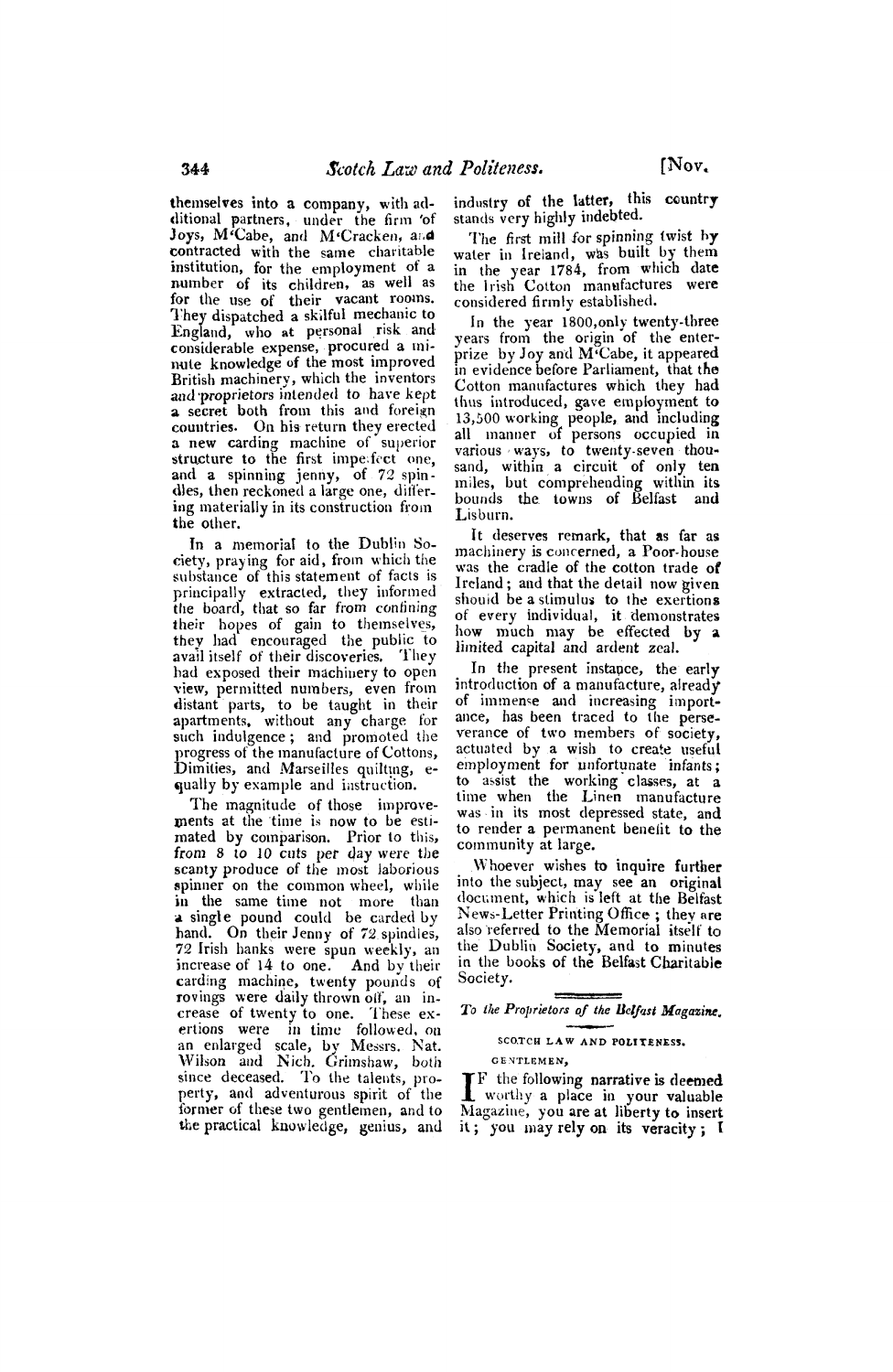shall " nought extenuate, nor aught set down in malice."

In April, 1801, I had the honour to return from Edinburgh to Ireland in company with Mr. C-—, on board a pleasure-boat, the property of that gentleman. We embarked at Leith, and on arriving at the entrance of the canal that connects the firths of Clyde and Forth, it was necessary to engage a driver and a pair of horses to drag the boat along the canal; a man having offered his services for this purpose, Mr.<br>C. immediately agreed with him, and he engaged to come on the following morming at six o'clock; he did not, how-<br>ever, arrive at the hour appointed; and after waiting for him until eight o'clock, another man was employed, who had not proceeded one mile with the boat until the person first employed made his appearance, and demanded permission to attach his horses to the boat; this was peremptorily refused, reminding hun, that he had violated his agreement by not coming at the appointed time; he then insisted on being paid the stated sum, as he had lost his day's work in consequence of a person being egged<br>in his place : this Mr. Communication of a person being egged<br>properly refused. He then threatened to apply to a magistrate (for what he was pleased to term redress) and left<br>us laughing at his threats, not conceiving that any person in a com-<br>mission of the peace would grant an attachment on the bare statement of such a fellow; but in this we were disagreeably disappointed, for on arriving half along the canal, the driver, in company with two bailiffs, stepped into the boat, and arrested Mr. Cunder an attachment granted by vustice H. of  $K-$ -s. Mr. C. refused to pay the driver, and demanded to be taken to the magistrate,<br>which was complied with. I and two other gentlemen went with Mr. C. and after a march of two miles, reached the house of Justice H. He met us as he came round the corner of his plg-stye, surrounded by a number of<br>hungry swine-what a figure for the pencil of Hogarth.) Picture to your-<br>self a man about tifty years of age, five feet eight inches high, pale, pockmarked, and cadaverous, dressed in

BELFAST MAG. NO XVI.

waistcoat with long flaps, a pair of dirty white leather small-clothes, jack boots (ten years at least old) newly<br>greased on the occasion, a bay wig<br>that had long defied the barber to make any further repairs on. In short, imagine ignorance and vulgarity personified, and you see this great<br>autocrat of K—s. He saluted us<br>with " Week, wha are yee?" "I am."<br>said Mr. C. " the person against whom you have granted an attachment, and I am convinced, on investigating the affair, you will immediately supercede it." "I dinna ken that, for why you no pil the mon his money!" "Because 1 have no right to do so, the man having violated his agreement, and not per-<br>formed his work." "Yie are all a domed Trish Compaction!!!! and Pfl be neithing to de wei yee—tak them<br>awaa to Sir Wulliam, and he wul sort<br>them." "I request, Sir, that as you<br>have granted the order, you will investigate the affair, delay here being attended with much inconvenience to me." "I he ne time, for I am gawn awa to Gleasgow, and the truck boat is waiting, and gane I shud miss it, I wud be te hire a chee, and that wud be o mere consequence than keepen you here this fortnight; and besides my breakfast is waitin-tak them awaa; I say agane yee are all a dam'd compaction."

After this polite and eloquent conversation, he disappeared round the corner of his house, followed by his hungry swine, who appeared as anxious for their breakfast as their lordly master, and in my opinion deserved it much better.

We were now conducted two miles further to the house of Sir William This gentleman did not honour us with a sight of his presence, he being at breakfast, but kindly ordered us to wait in his hall, without a seat to sit on, and after having detained us one hour, he changed his mind, and would have nothing to do in the affair, but ordered us to be taken to Mr. C-d-I's, at Carron Foundery. This was nearly two miles further, and we were marched to it through the town of Falkirk, to the great entertainment of the Scotch multitude. We were informed at the house of Mr.  $C - d - l$ , that he was also at breakfast,  $\bar{\mathbf{w}}$  w